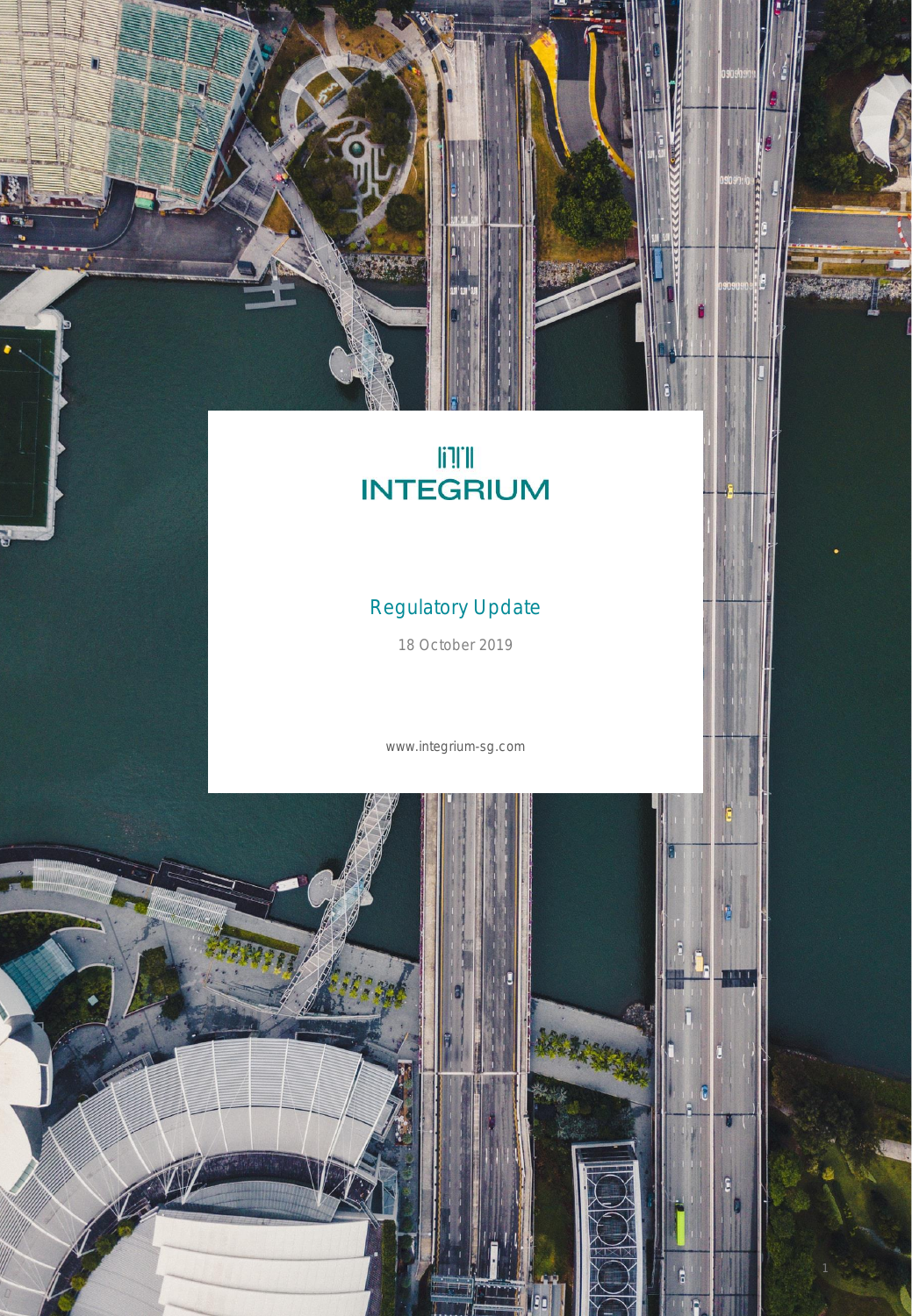## FATF revises its Guidance for Implementing the Risk-Based Approach for Trust and Company Services Providers

Revised international guidance gearing up for the upcoming round of Mutual Evaluations for FATF members

**18 October 2019**

#### **Introduction**

The Financial Action Task Force ("FATF") published its "Guidance for a Risk-*Based Approach for Trust and Company Services Providers* on June 2019 (the Guidance").<sup>1</sup> The Guidance updates a 2009 FATF release on these issues.

The Guidance sets out guidelines for Trust and Company Services Providers **TCSPs** to identify, assess, and understand their money-laundering and terrorism financing ("ML/TF") risks. It is commonly acknowledged that TCSPs exist as gatekeepers for forming, managing, and administering entities and legal arrangements, and thus are particularly vulnerable to such risks. However, the Guidance is clear in highlighting that TCSPs are not obliged to avoid risks entirely, but must assess their clients individually and in the context of risk mitigating measures to determine what high risk is. <sup>2</sup> This serves Para 37(d) of the Guidance as a useful reminder that a risk-based approach is not compatible with a single determination of high, medium, or low risk. Instead, the TCSP must evaluate the cases individually to determine what low, medium, or high risk are in relation to ML/TF.

While the Guidance's principles remain largely unchanged from the 2009 version, they do provide TSCPs with more specific and practical guidance in implementing the recommendations through the last decade's experience. The Guidance attempts to address the real difficulties TSCPs face in executing AML/CFT obligations, with the understanding that a significant number of TSCPs are smaller firms or sole practitioners.

This publication is provided by Integrium for educational and not intended and should not be construed as providing legal or other advice.

<sup>1</sup> https://www.fatf-gafi.org/documents/documents/rba-tcsps.html

<sup>2</sup> Para 37(d) of the Guidance

<sup>&</sup>lt;sup>3</sup> As described by MAS, "[t]he Bill provides for other, mainly technical, amendments to the VCC Act. These amendments include (i) clarifying that a VCC should have at least one member (to align with the minimum number of shareholders for companies under the CA); (ii) requiring a directors' resolution for amendments to the constitution that do not require members' resolution to be lodged with the Registrar for proper records; and (iii) correcting certain referencing errors, such as references to a branch office, or a VCC being registered as a member of itself, as these do not apply to VCCs in the same manner as they apply to companies." (MAS, "Explanatory Brief on the Variable Capital Companies (Miscellaneous Amendments") Bill on 5 August 2019 https://www.mas.gov.sg/news/speeches/2019/explanatory-brief-on[the-variable-capital-companies-miscellaneous-amendments-bill-on-5-august-2019\).](https://www.mas.gov.sg/news/speeches/2019/explanatory-brief-on-the-variable-capital-companies-miscellaneous-amendments-bill-on-5-august-2019)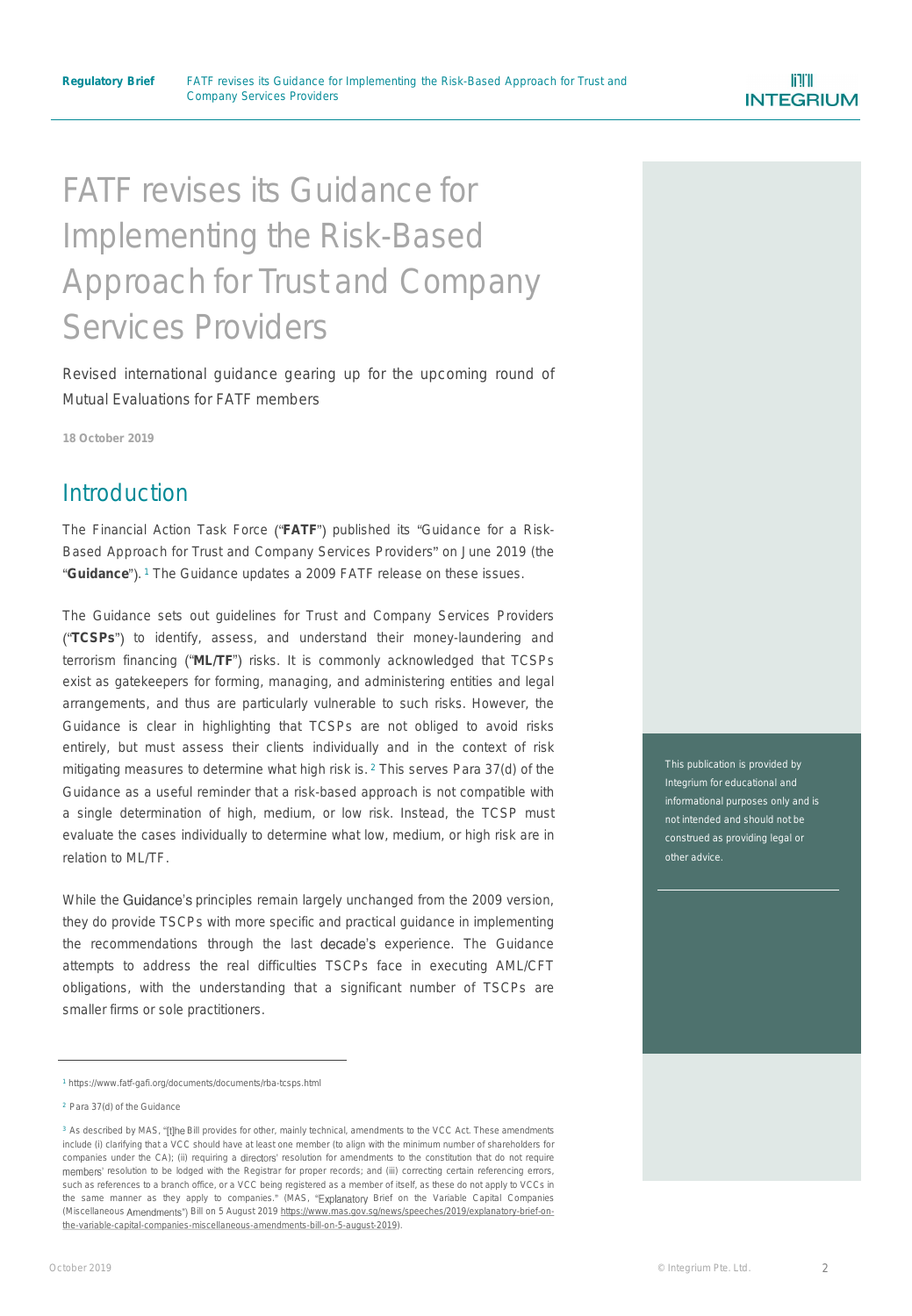The Risk Based Approach ("RBA") is a well-established framework for countries, competent authorities, and institutions meant for tackling AML/CFT issues. TCSPs are expected to identify and understand the ML/TF risks unique to their sector, and to assess how effective the controls that need to be put in place are. A four-step approach is commonly set out, forming the backbone of a  $\mathsf{RBA^3}$ :

- a) Risk identification and assessment identifying ML/TF risks facing a firm, given its customers, services, countries of operation, also having regard to publicly available information regarding ML/TF risks and typologies
- **b)** Risk management & mitigation identifying and applying measures to effectively and efficiently mitigate and manage ML/TF risks
- c) Ongoing monitoring putting in place policies, procedures, and information systems to monitor changes to ML/TF risks
- d) Documentation documenting risk assessments, strategies, policies, and procedures to monitor, manage, and mitigate ML/TF risks.

In operational application, the RBA emphasises the following key elements. 4

- **a) Client acceptance and know your client policies** TSCPs are expected to identify their clients and the true beneficiaries of transactions. The Guidance acknowledges the challenges inherent in obtaining and keeping current and accurate beneficial ownership information, but maintains that the questions should still be put forth to the immediate client. 5
- **b) Engagement acceptance policies** TCSPs are expected to understand the exact nature of the service for which they are providing each client, and should not undertake work for which they do not have the requisite expertise.
- **c) Understand the commercial or personal rationale for the work** - TCSPs must ensure that they are reasonably satisfied that a legitimate commercial or personal rationale for the work exists.
- **d) Be attentive to red flag indicators** TCSPs must be constantly aware of red flags that would trigger reporting obligations, and must document their process in such events.

<sup>3</sup> Para 31 of the Guidance

<sup>4</sup> Para 66 of the Guidance

<sup>5</sup> Box 1, *Particular RBA Challenges for TCSPs*, of the Guidance